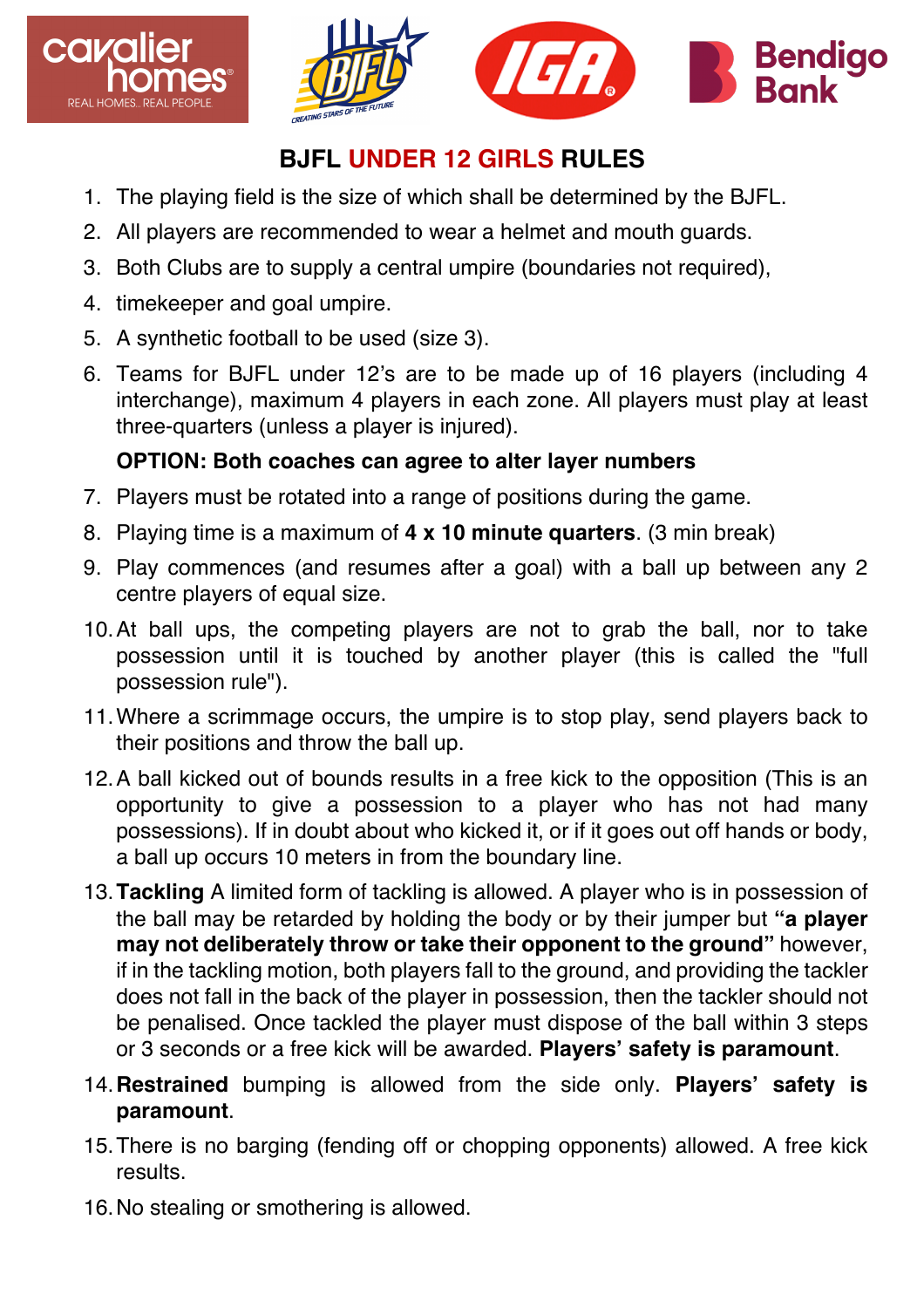



- 17.Players are not to push an opponent who is not in possession of the ball.
- 18.Any reasonable attempt to catch the ball directly from a kick, irrespective of distance travelled, is rewarded as a mark. Playing on is allowed.
- 19.Players are permitted to bounce the ball **only once** and then must dispose of the ball. If a player is tackled after bouncing the ball, they will be penalised for holding the ball.
- 20.Whilst a player in possession of the ball is moving, the player must bounce the ball within 10 meters, irrespective of whether the player is running in a straight line or otherwise. The player must then dispose of the ball within another 10 meters. (**i.e. may not bounce the ball a second time, nor play the ball to themselves. e.g. handball in front and regain possession)**
- 21.Players are not permitted to deliberately kick the ball off the ground.
- 22.Players may be ordered off the ground at the umpire's discretion. Bad language, poor sportsmanship and disputing umpiring decisions **is unacceptable** and should be actively discouraged.
- 23.The umpire should ensure that players stay within their zones to avoid congestion and to teach players to play a set position. Players who participate in play outside their zone will be penalised.
- 24.A coach **or** runner is allowed on the ground to teach and ensure players are aware of positional play. **Only one representative** of each team can be on the oval at any one time. (no coaches boards to be taken onto ground)
- 25.No premiership points, no finals, no match results but best contributors (maximum of 4) may be listed in the newspaper.
- 26.Other rules and laws apply as per AFL Laws of football and VCFL Rules.
- 27.Equal numbers of players on the ground at the start of the match (teams may lend players for the day if required).